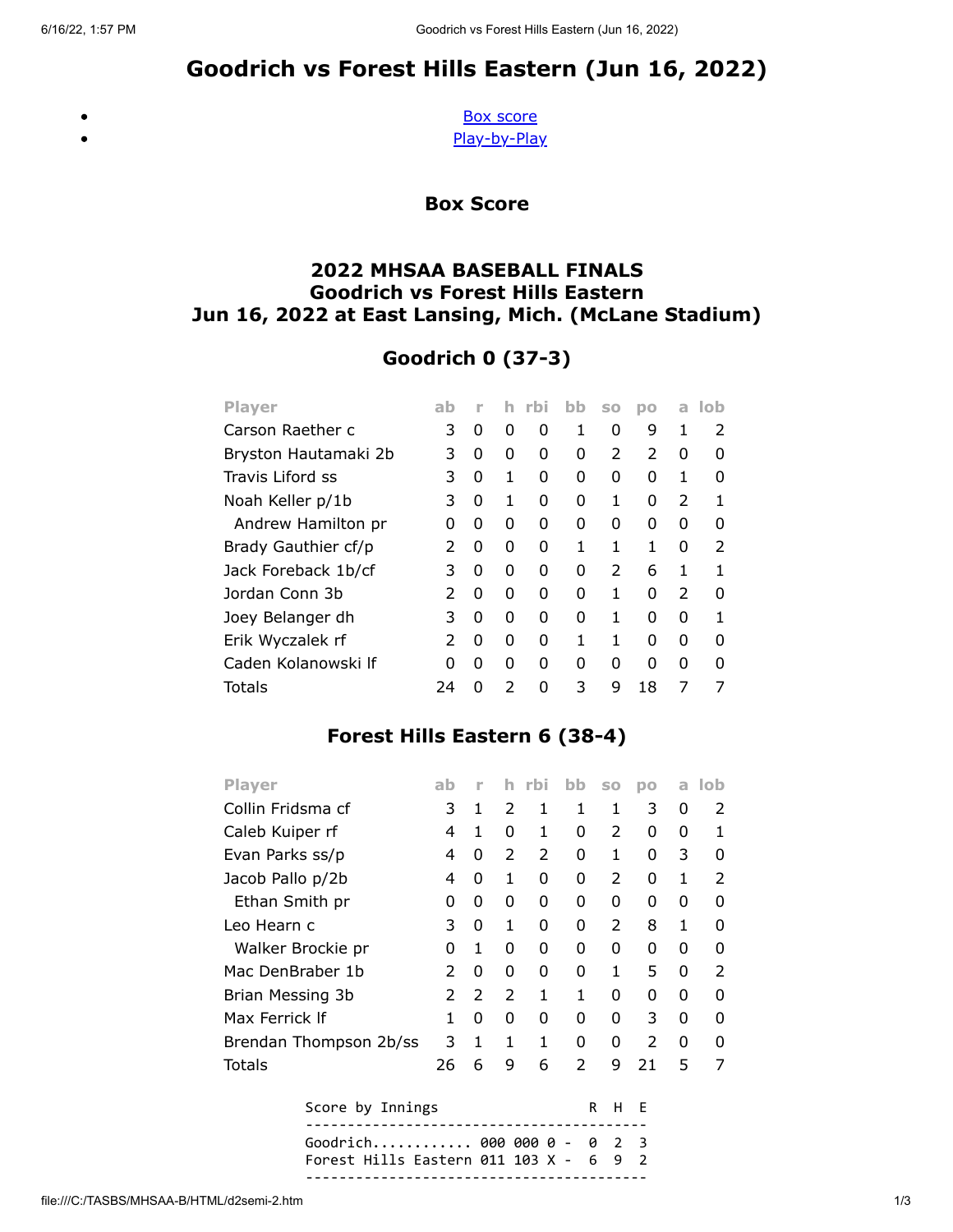E - Raether; Hautamaki; Foreback; Parks; Pallo. DP - GHS 1. LOB - GHS 7; FHE 7. 2B - Messing. HBP - J. Conn. SH - DenBraber; Ferrick 2.

| Goodrich                                                          |  |  |  |  | ip h r er bb so wp bk hbp ibb ab bf fo go np |  |  |  |
|-------------------------------------------------------------------|--|--|--|--|----------------------------------------------|--|--|--|
| Noah Keller L                                                     |  |  |  |  | 5.1 8 6 5 2 9 1 0 0 0 24 29 3 4 105          |  |  |  |
| <b>Brady Gauthier</b>                                             |  |  |  |  | 0.2 1 0 0 0 0 1 0 0 0 0 2 2 1 0 9            |  |  |  |
| Forest Hills Eastern ip h r er bb so wp bk hbp ibb ab bf fo go np |  |  |  |  |                                              |  |  |  |
| Jacob Pallo W                                                     |  |  |  |  | 6.2 2 0 0 3 9 1 0 1 0 23 27 8 3 106          |  |  |  |
| Evan Parks                                                        |  |  |  |  | 0.1 0 0 0 0 0 0 0 0 0 0 1 1 0 1 3            |  |  |  |

Win - Pallo. Loss - Keller. Save - None. WP - Keller; B. Gauthier; Pallo. HBP - by Pallo (J. Conn). Pitches/strikes: Keller 105/77; B. Gauthier 9/5; Pallo 106/61; Parks 3/3.

<span id="page-1-0"></span>Umpires - HP: Kirk VanderLaan 1B: Joe Stine 2B: Mike Schram 3B: Steve Metzer Start: 12 p.m. Time: 1:44 Attendance: Weather: Pt.Sunny, 81F, Wind W 14 mph

#### Play-by-Play

#### 2022 MHSAA BASEBALL FINALS Goodrich vs Forest Hills Eastern Jun 16, 2022 at East Lansing, Mich. (McLane Stadium)

Goodrich starters: 14/c Raether; 22/2b Hautamaki; 11/ss Liford; 10/p Keller; 15/cf B. Gauthier; 4/1b Foreback; 7/3b J. Conn; 23/dh J. Belanger; 27/rf Wyczalek; 18/lf Kolanowski;

Forest Hills Eastern starters: 13/cf Fridsma; 10/rf Kuiper; 12/ss Parks; 15/p Pallo; 6/c Hearn; 8/1b DenBraber; 2/3b Messing; 17/lf Ferrick; 7/2b Thompson;

Goodrich 1st - Raether walked (3-2). Raether advanced to second on a throwing error by p, failed pickoff attempt. Hautamaki popped up to 2b (1-0). Liford lined out to cf (3-1). Keller struck out looking  $(2-2)$ . O runs, O hits, 1 error, 1 LOB.

Forest Hills Eastern 1st - Fridsma walked (3-1). Kuiper struck out looking (0-2). Parks struck out looking  $(1-2)$ . Pallo struck out swinging  $(0-2)$ . O runs, O hits, O errors, 1 LOB.

Goodrich 2nd - B. Gauthier flied out to cf (1-0). Foreback struck out swinging (2-2). J. Conn hit by pitch  $(1-1)$ . J. Belanger struck out swinging  $(0-2)$ . O runs, O hits, O errors, 1 LOB.

Forest Hills Eastern 2nd - Hearn singled to center field (0-0). Brockie pinch ran for Hearn. DenBraber grounded out to p, SAC (0-1); Brockie advanced to third. Messing singled to second base, RBI (0-2); Brockie scored. Ferrick fouled out to 2b (1-0). Thompson reached on a fielding error by 2b (2-2); Messing advanced to second. Fridsma struck out swinging, out at first c to 1b (1-2). 1 run, 2 hits, 1 error, 2 LOB.

Goodrich 3rd - Hearn to c for Brockie. Wyczalek flied out to If (0-0). Raether lined out to 2b (1-0). Hautamaki struck out swinging  $(3-2)$ . **0 runs, 0 hits, 0 errors, 0 LOB.**